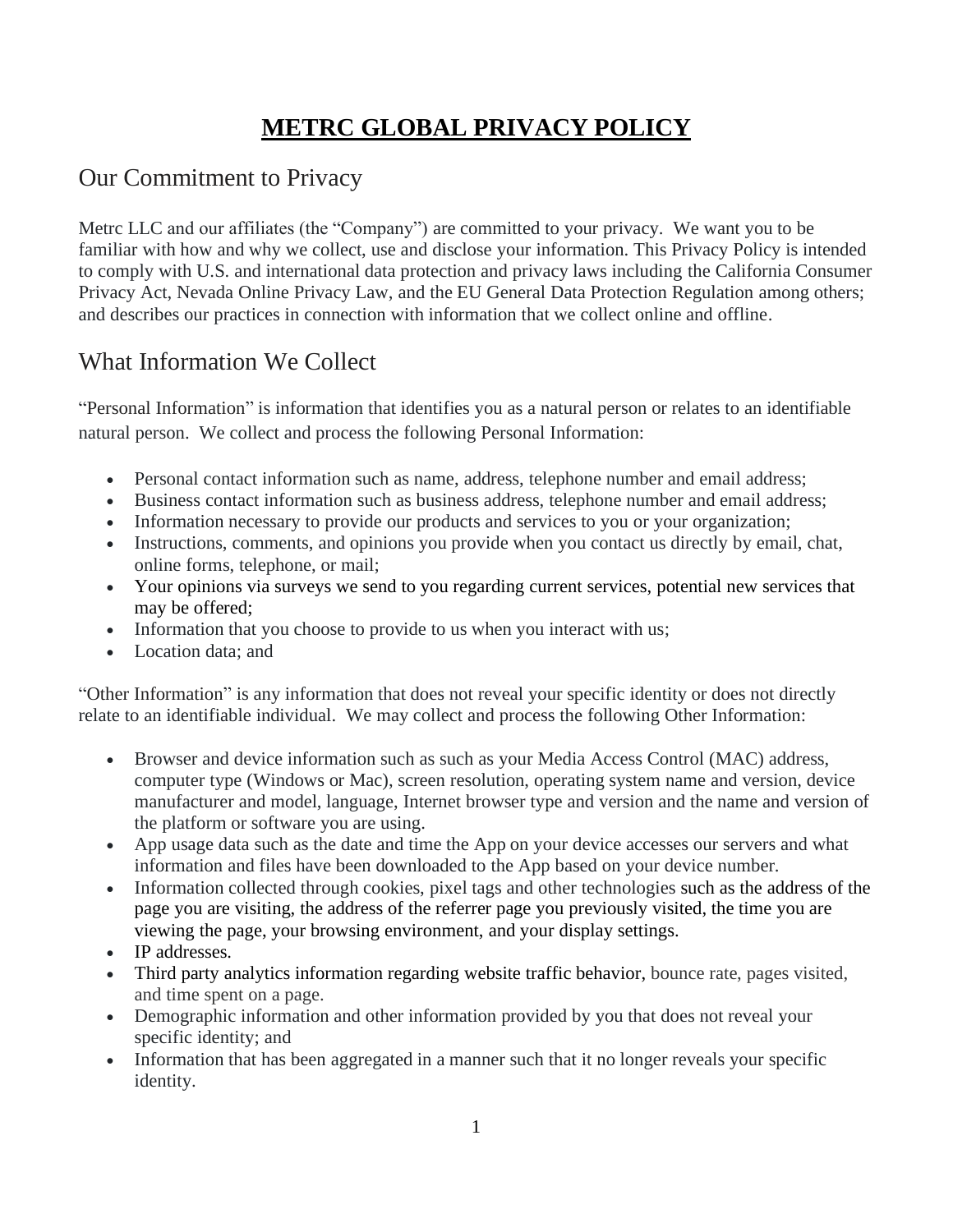If we are required to treat Other Information as Personal Information under applicable law, then we will collect, use and disclose it for the purposes for which we collect, use and disclose Personal Information as detailed in this Policy.

# How We Collect Personal Information

We and our service providers may collect Personal Information online in a variety of ways in connection with providing our products and services. Examples include:

- Through our websites ("Websites");
- Through the software applications made available by us for use on or through computers and mobile devices ("Apps");
- Through social media platforms ("Our Social Media");
- Through email messages ("Emails");
- Through extranet sites made available to our customers and third parties ("Extranet Sites");
- Through products and services we provide to our customers; and
- Through our registration process for newsletters, seminars, webinars, and events.
- Through our online application process if you apply for a job with us.

We also may collect Personal Information offline in a variety of ways in connection with our products and services. Examples include:

- When you participate in a contractual arrangement for our products and services;
- When you provide information in conjunction with our products and services;
- When you provide information over the phone;
- When you provide information through paper-based forms, applications, and other documents;
- When you interact with us at a trade show, in connection with a sales call, or in other similar situations;
- When you participate in a contest, sweepstake, or promotion;
- When you provide information in connection with a rebate; or
- When you interact with us at a Company event, seminar, or clinic.

We also may collect Personal Information from other sources. Examples include:

- Publicly available databases;
- Joint marketing partners and event sponsors, when they share the information with us;
- Entities to which we provide products and services, which may include your employer;
- Referral sources; and
- Social media platforms.

If you disclose any Personal Information relating to other people to us or to our service providers in connection with our products and services, you represent that you have the authority to do so and to permit us to use the information in accordance with this Privacy Policy.

We and our service providers may collect Other Information in a variety of ways including: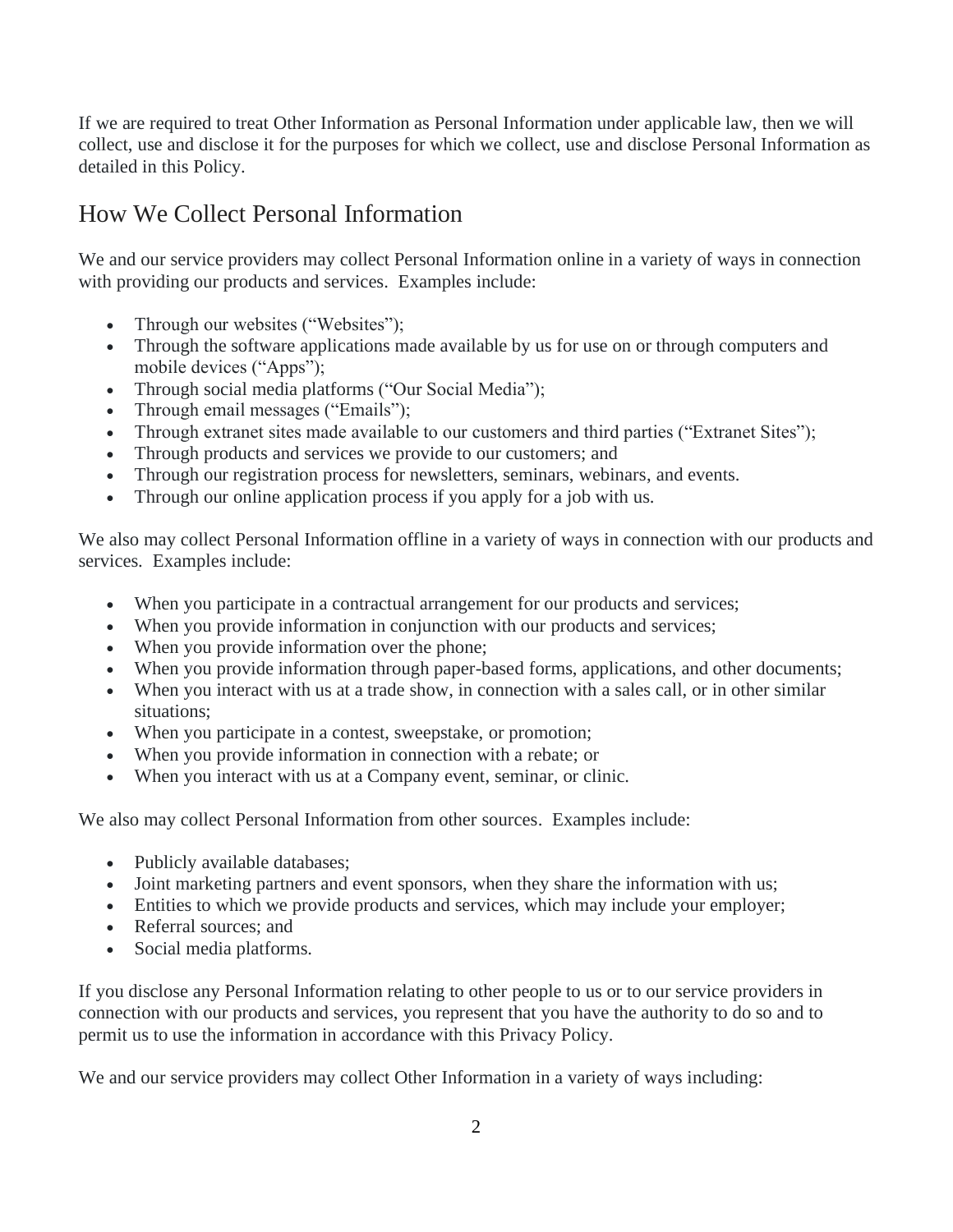- Through your browser or device**;**
- Through your use of an app;
- Through use of cookies;
- Through use of web beacons;
- Through logging your IP Address;
- Through use of third party analytics such as Google Analytics.

### How we use Personal Information

We and our service providers use Personal Information for legitimate business purposes, including:

#### **Providing our products and services to you and managing our relationships**

- To contact you in connection with providing our products and services;
- To respond to your inquiries and fulfill your requests, administer your accounts, and provide you with information on our products and services;
- To provide our products and services and to process a return; and
- To manage our relationships, including responding to reviews.
- To send administrative information to you, such as information regarding our products and services and changes to our terms, conditions and policies;

We collect and process your information for this purpose to enter into and performing our contracts with you, to comply with a legal obligation, and/or to pursue a legitimate business interest.

#### **Providing you with our newsletter and/or other marketing materials, facilitating social sharing, and administering promotions**

- To send you our newsletters, publications, updates, and mailings related to our seminars, events, or products and services that we think may be of interest to you;
- To fulfill your event registration requests and provide services, including the provision of seminars and other events;
- To send you information about our products and services and other news about our Company; and
- To administer your participation in a contest, sweepstake, rebate or other promotion or to send you prizes that you might have won.

We collect and process your information for this purpose based on your consent or to pursue a legitimate business interest.

#### **Maintaining and improving the functionality of our Websites and other media**

- To provide our Website's, Social Media, and Apps' functionality to you, such as arranging access to your registered account and providing you with related client service;
- To make improvements to the Website, Social Media, and Apps.
- To help you personalize your online experience.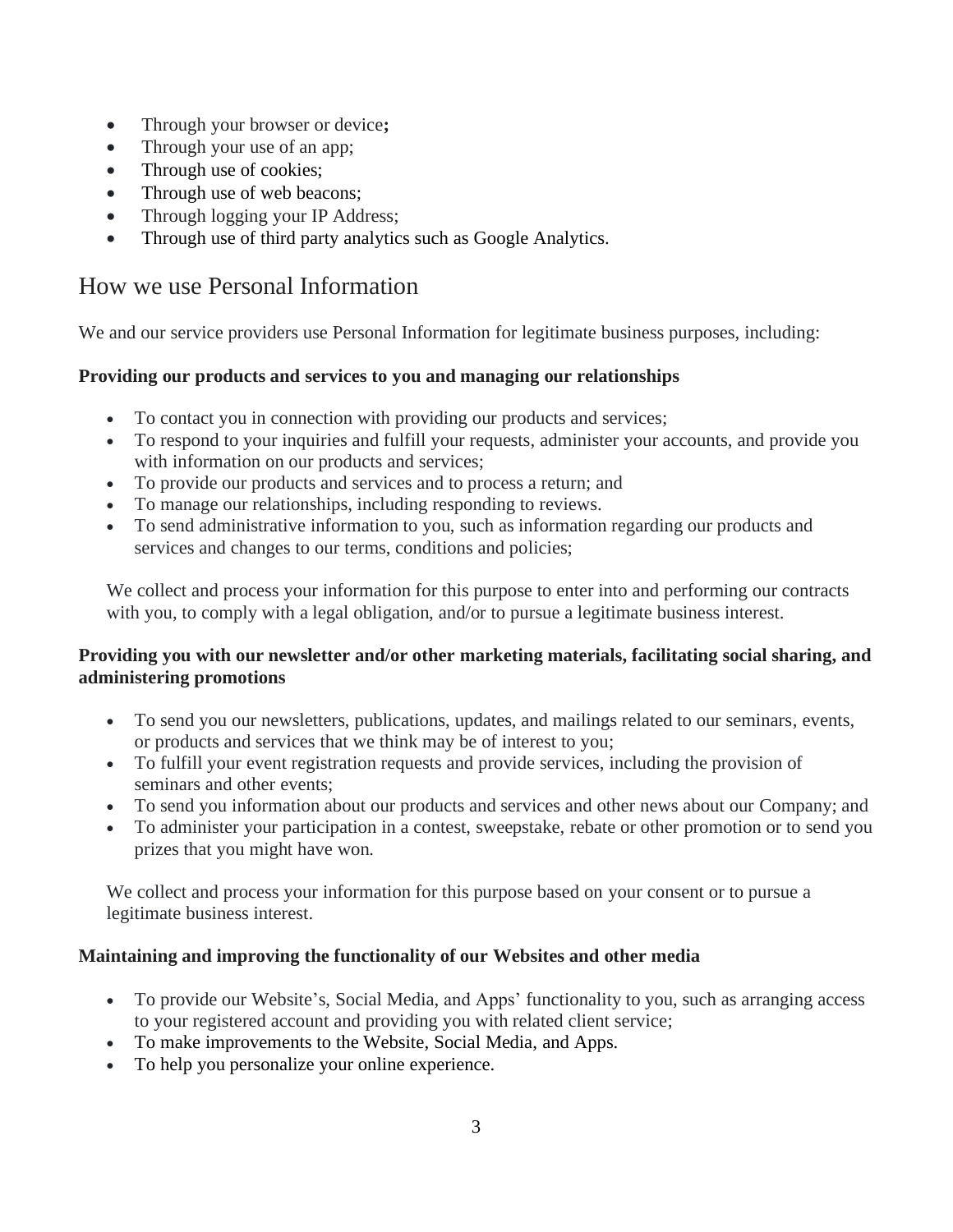- To understand traffic patterns and the number of visitors to our network of websites, our affiliates' websites, and other non-Company websites with whom we partner;
- To understand how you use and interact with our products and services;
- To provide anonymous individual and/or aggregate auditing, research, modeling and reporting;
- To determine which email messages sent by us, or our agent, were opened and to note whether a message was acted upon.
- To derive your approximate location from your IP address.
- To enhance, improve, or modify our current products and services;
- To determine the effectiveness of our promotional campaigns, so that we can adapt our campaigns to the needs and interests of our users, customers and clients;
- To maintain, improve, and protect our data systems; detect security incidents to prevent malicious, deceptive, fraudulent, or illegal activity; and prosecute those responsible for such activity;

We collect and process your information for this purpose to pursue a legitimate business interest.

#### **Meeting our legal, regulatory and contractual obligations**

- To comply with business related laws and regulations;
- To comply with data privacy laws and regulations;
- To exercise and protect our legal rights; and
- To comply with our contractual obligations with our affiliates, service providers, business partners, and other third parties.

We collect and process your information for this purpose to comply with our legal obligations and to pursue a legitimate business interest.

We need to collect Personal and Other Information in order to provide our products and services to you, and to accomplish our business purposes. If you do not provide the information requested, we may not be able to provide our products and services or accomplish our business purposes.

### How we disclose personal information

We disclose Personal and Other Information:

#### **To our affiliates for the purposes described in this Privacy Policy**

- Subject to local requirements, this information may be used to provide products and services offered by our other legal entities and for all the purposes outlined in this Privacy Policy.
- Metrc LLC is the party responsible for the management of the jointly-used Personal and Other Information.

#### **To our third party service providers and trusted business partners to facilitate services they provide to us**

• These can include providers of services such as website hosting, products and services-related consulting and monitoring, data analysis, information technology and related infrastructure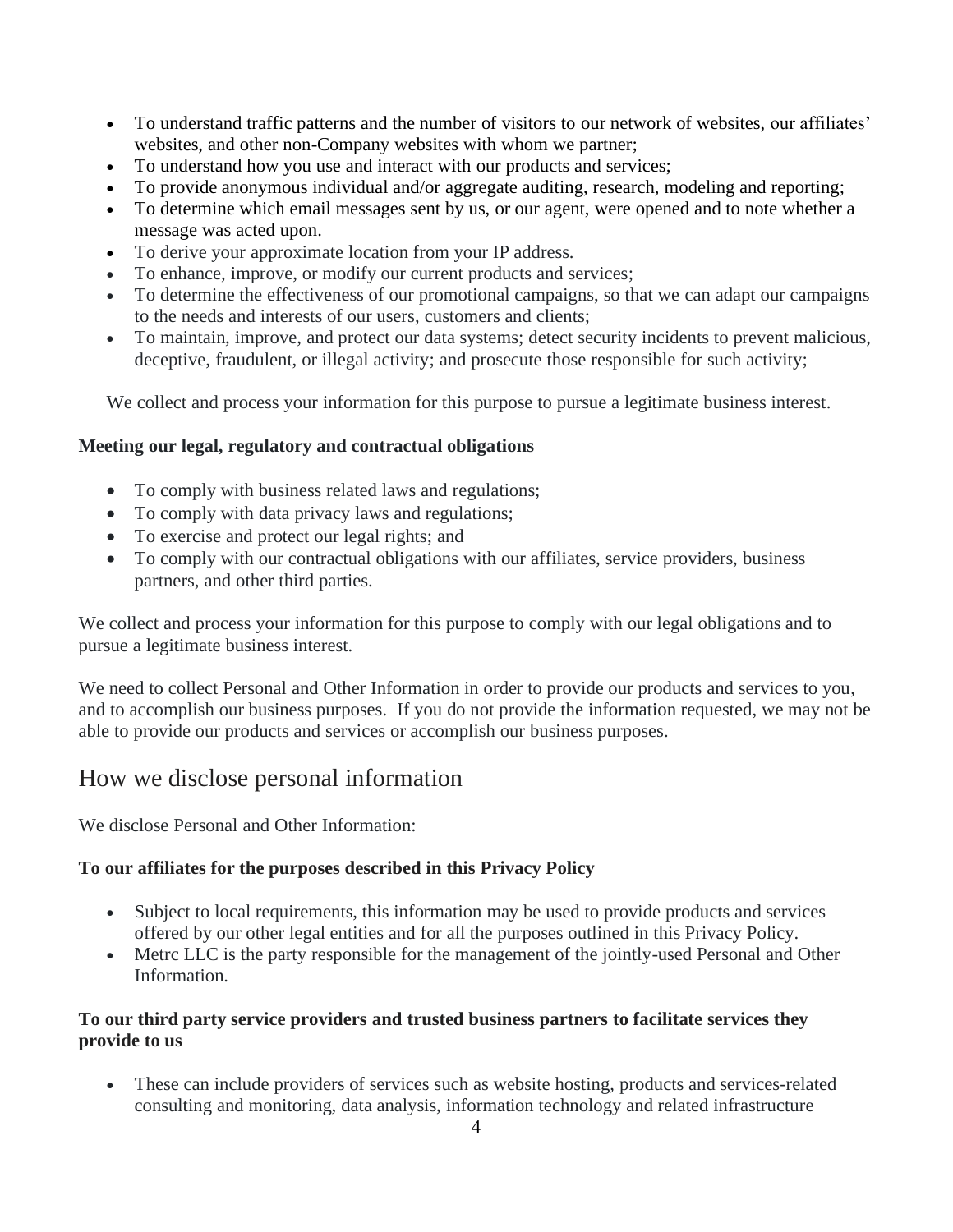provision, customer service, email delivery, auditing, fulfill orders you have placed on the Website, or fulfill the purpose for which you have provided it (such as for contests or promotions) and other services.

• All such third parties are prohibited from using your personal information except to provide these services to the Company, and they are required to maintain the confidentiality of your information.

#### **To public authorities in response to lawful requests by public authorities to comply with national security or law enforcement requirements.**

#### **We also use and disclose your Personal Information as necessary or appropriate, especially when we have a legal obligation or legitimate interest to do so:**

- To comply with applicable law and regulations, including laws outside your country of residence;
- To cooperate with public and government authorities, including authorities outside your country of residence;
- To cooperate with law enforcement;
- For other legal reasons, such as to enforce our terms and conditions and to protect our rights, privacy, safety or property, and/or that of our affiliates, you or others; and
- In connection with a sale, merger or business transaction.

Please keep in mind that if you directly disclose Personal Information or other sensitive data through public message boards, conversation pages, blogs, profile pages, or other similar platforms services the Personal Information or sensitive data you disclose may be publicly posted and otherwise publicly available for use.

## How long we retain Personal Information

We retain Personal Information for as long as needed or permitted in light of the purpose(s) for which it was obtained and consistent with applicable law. The criteria used to determine our retention periods include:

- The length of time we have an ongoing relationship with you and provide our products and services to you (for example, for as long as you have an account with us or keep using our products and services);
- Whether there is a legal obligation to which we are subject (for example, certain laws require us to keep records of your transactions or communications for a certain period of time before we can delete them); or
- Whether retention is advisable in light of our legal rights (such as in regard to applicable statutes of limitations, litigation or regulatory investigations).

### What security measures we use

While no security program can fully protect Personal Information from unauthorized disclosure, we have implemented internal policies and technical measures to protect Personal Information from loss, accidental destruction, misuse or disclosure. Such internal policies and technical measures include: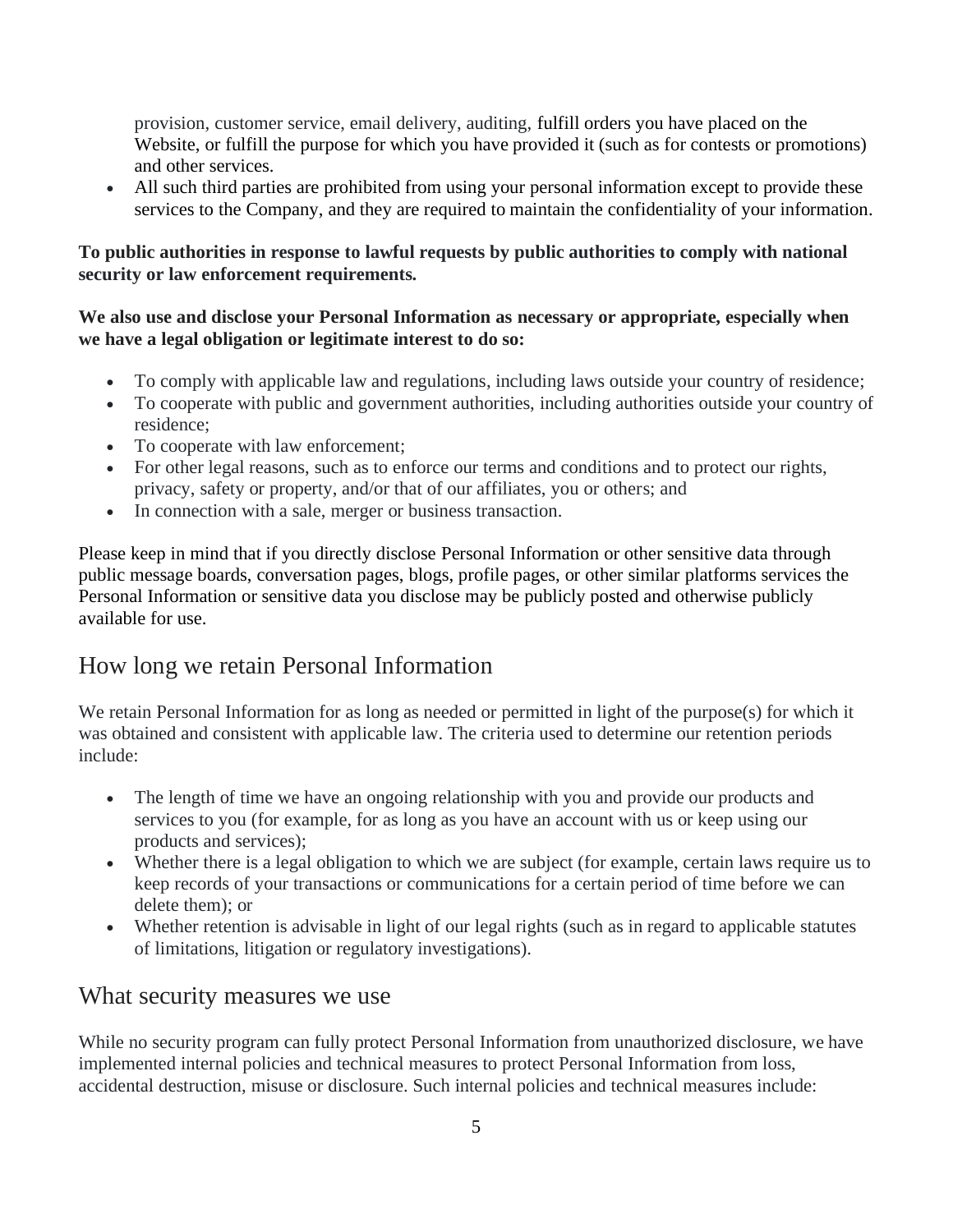- The use of pseudonymization and encryption of personal data where appropriate;
- Procedures and controls to ensure the ongoing confidentiality, integrity, availability and resilience of processing systems and platforms;
- Procedures for regularly testing, assessing and evaluating the effectiveness of technical and organizational measures for ensuring the security of the processing;
- Procedures to ensure that data is not accessed, except by individuals in the proper performance of their duties;
- The use of contractual language requiring our service providers and other third parties to whom we disclose Personal Information to comply with applicable data privacy laws and to protect the confidentiality of the information; and
- Training all of our employees who handle Personal Information on how to properly handle and protect Personal Information.

### Your choices regarding marketing-based communications

If you supply us with your address (mailing or e-mail) or your telephone number, you may receive periodic mailings, telephone calls or texts from us or our affiliates with information on new products and services or upcoming events or other updates. We will comply with all legal requirements to obtain your consent for such mailings, telephone calls and texts prior to sending you marketing-based communications. If you do not wish to receive such mailings (whether by e-mail or paper mail), or telephone calls, please let us know by e-mailing us at: [Insert Email Address] with the word "unsubscribe" in the subject line. Please provide us with your exact name, mailing address, e-mail address and/or telephone number. If you do not wish to receive marketing-based text messages, please let us know by sending us a text to [Insert Contact Information] with the word "STOP" in the subject line.

With the data we have collected on your activities on the Website or through other interactions with us, we may, with your consent or pursuant to our legitimate business interests, provide advertising of our products and services personalized to your individual interests, and we may share such information with our service providers in order to advertise our products and services to you. We may also work with online advertising vendors to provide you with ads of our products and services that you may find relevant. These ads may appear on our Website or on the websites of third parties. In addition, these ads may be based upon information collected by us or third parties.

To opt out of certain of the personalized advertising, you may be able to adjust settings on your browser or on your mobile device. Please see the documentation associated with your browser and mobile device for more information. In addition, the Digital Advertising Alliance provides information on how to opt out of personalized advertising; for more information, please click here: [http://optout.aboutads.info/?c=2&lang=EN.](http://optout.aboutads.info/?c=2&lang=EN)

## Additional Privacy Notice and Rights for California Residents

We comply with the California Consumer Privacy Act (CCPA), California Online Privacy Protection Act (CalOPPA), and other applicable California laws. In addition to the privacy protections and rights described in our Privacy Policy, California residents have the following rights: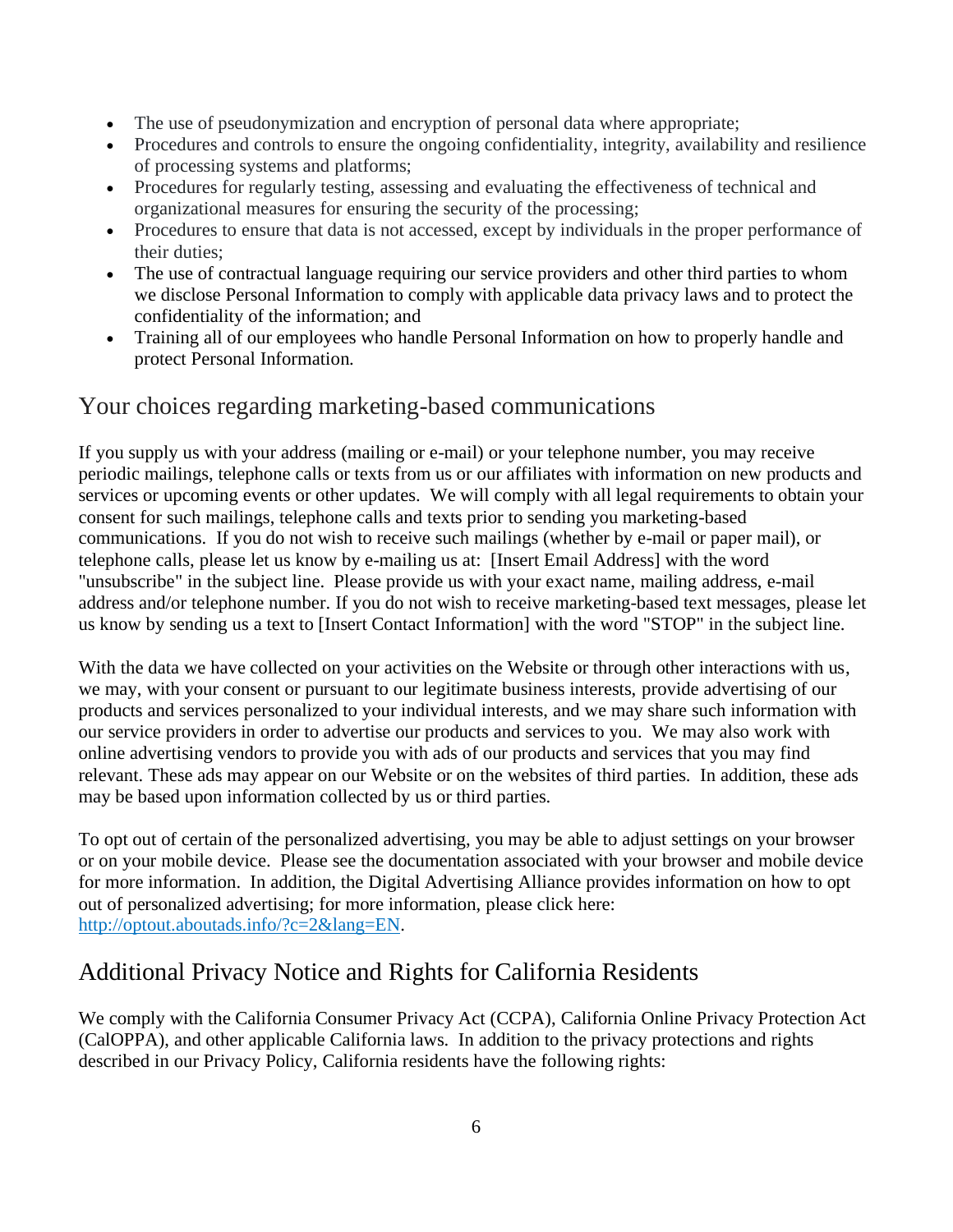- You have the right to know about the personal information we collected and disclosed about you and your household during the prior 12 months including:
	- o The specific pieces of personal information we have collected about you and your household, and
	- o The categories of personal information we have collected about you, and your household including the categories of sources from which your personal information was collected, business or commercial purposes for which your personal information was collected, the categories of third parties to whom we disclosed your personal information, and the business or commercial purpose for disclosing your personal information to a third party.
- You have the right to request us to delete the personal information that we have collected or maintained about you and your household. We will delete your personal information by permanently erasing the information on our existing systems, de-identifying the personal information, or aggregating the personal information. If your personal information is stored on or archived on back-up systems, we will delete the personal information when our archived or backup system is next accessed or used. We will also direct the third parties to whom we have provided your personal information to delete your personal information.

You can request access to or deletion of your personal information or the personal information of your household by submitting a request to us by emailing us at: [privacy@metrc.com.](mailto:privacy@metrc.com) To protect the security of your personal information, we will require you to provide us with identifying information for you or your household such as email address, telephone number, a description of the product or service you purchased or inquired about, and/or other information that we can match with the personal information we have collected about you or your household to verify your identities.

You may use an authorized agent to request access to or deletion of your personal information or the personal information of your household. We will require your authorized agent to provide us with either (1) a power of attorney authorizing the authorized agent to act on your behalf or (2) your written authorization permitting the authorized agent to request access to your personal information on behalf of you or your household. Further, we will require you or your authorized agent to provide us with identifying information to verify your identity and/or the identities or your household members.

Within 10 days of receiving your request to know, we will confirm receipt of your request and provide information about how we will process your request. Generally, we will respond to your request within 45 days. If we need more time to respond, we will provide you with notice and an explanation of the reason we need more time to respond. We may deny your request if we cannot verify your identity or are legally permitted to deny your request. If we deny your request, we will explain the basis for the denial, provide or delete any personal information that is not subject to the denial, and refrain from using the personal information retained for any purpose other than permitted by the denial. We will maintain a record of your request and our response for 24 months.

You have the right to receive our products and services on equal terms regardless of whether or not you exercise your rights under the CCPA.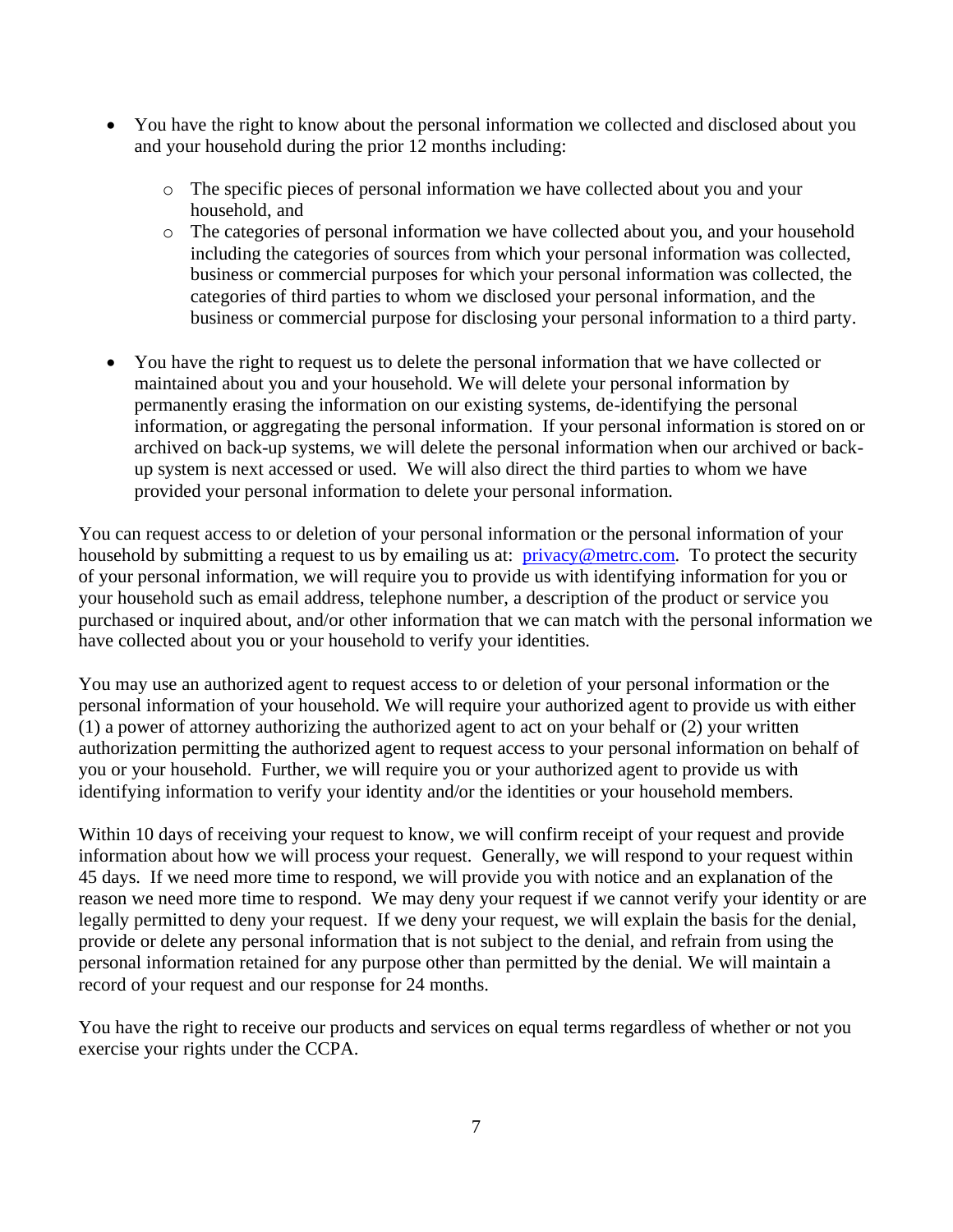Individual California residents also have the right under the California Online Privacy Protection Act (CalOPPA) to request information about our disclosures of certain categories of personal information to our affiliates or third parties for their direct marketing purposes. We will provide a list of the categories of personal information disclosed to third parties or our affiliates for their direct marketing purposes during the immediately preceding calendar year, along with the names and addresses of these third parties or affiliates. This request may be made no more than once per calendar year. Individual California Users must submit their requests to us either by email at: privacy@metrc.com. We reserve our right not to respond to requests submitted other than to the email or mailing addresses specified in this section.

Your web browser may have a "Do Not Track" feature that is intended to automatically inform websites you visit to not track your online activities. Our Website does not process or respond to these "Do Not Track" signals from your browser.

If you have questions or concerns regarding our privacy practices or your privacy rights as a California resident, please contact us as described in the Contact Us section below.

## Additional Privacy Rights for Nevada Residents

Although we do not sell your personal information, you have the right to direct us not to sell certain personally identifiable information that we collect about you on our Websites or other online services by emailing us at: *privacy@metrc.com*. This information includes: your first name or first initial and last name in combination with your social security number; driver's license number, driver authorization card number or identification card number; account number, credit card number or debit card number, in combination with any required security code, access code or password that would permit access to your financial account; medical identification number or a health insurance identification number; user name, unique identifier or electronic mail address in combination with a password, access code or security question and answer that would permit access to an online account.

Additionally, you may review and request that we change the personally identifiable information that we collect about you on our websites or other online services by emailing us at: privacy@metrc.com.

## Privacy rights for residents of the European Economic Area, the United Kingdom, and Switzerland

If you are resident in the European Economic Area (EEA), the United Kingdom (UK), or Switzerland, you have the following additional rights in respect of your Personal Information that we hold:

• Right of access. You have the right to obtain confirmation of whether, and where, we are processing your Personal Information; information about the categories of Personal Information we are processing, the purposes for which we process your Personal Information and information as to how we determine applicable retention periods; information about the categories of recipients with whom we may share your Personal Information; and a copy of the Personal Information we hold about you.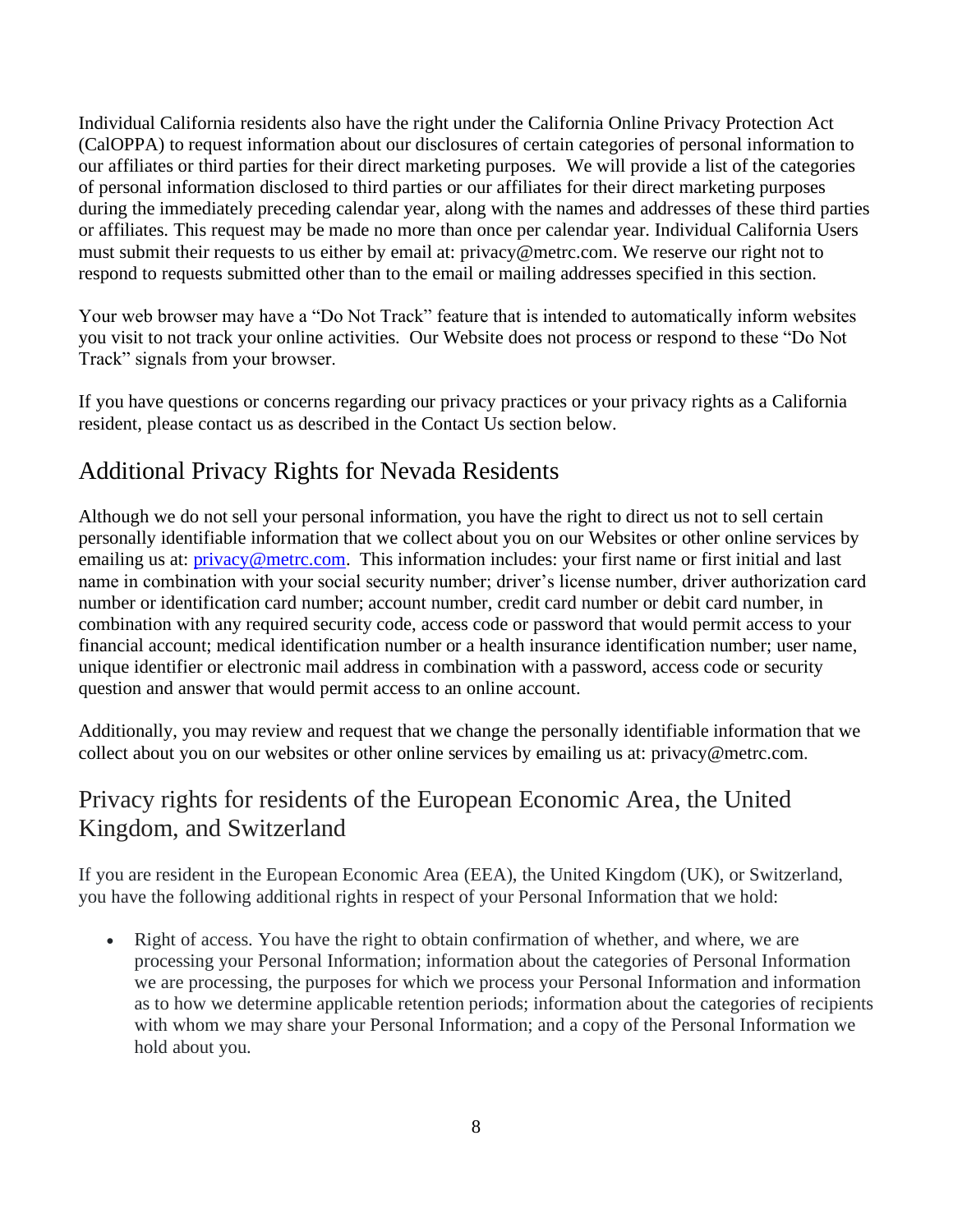- Right of portability. You have the right, in certain circumstances, to receive a copy of the Personal Information you have provided to us in a structured, commonly used, machine-readable format that supports re-use, or to request the transfer of your personal data to another person.
- Right to rectification. You have the right to obtain rectification of any inaccurate or incomplete Personal Information we hold about you without undue delay.
- Right to erasure. You have the right, in some circumstances, to require us to erase your Personal Information without undue delay if the continued processing of that Personal Information is not justified.
- Right to restriction. You have the right, in some circumstances, to require us to limit the purposes for which we process your Personal Information if the continued processing of the Personal Information in this way is not justified, such as where the accuracy of the Personal Information is contested by you.
- Right to object. You have a right to object to any processing based on our legitimate interests where there are grounds relating to your particular situation. There may be compelling reasons for continuing to process your Personal Information, and we will assess and inform you if that is the case. You can object to marketing activities for any reason.
- If you are resident in France, you also have the right to set guidelines for the retention and communication of your Personal Information after your death.

If you wish to exercise one of these rights, please contact us at privacy@metrc.com.

EEA residents also have the right to lodge a complaint to your local data protection authority. Further information about how to contact your local data protection authority is available at: [http://ec.europa.eu/justice/data-protection/bodies/authorities/index\\_en.htm.](http://ec.europa.eu/justice/data-protection/bodies/authorities/index_en.htm) UK residents have the right to lodge a complaint with the UK Information Commissioner's Office at: [https://ico.org.uk/make-a](https://ico.org.uk/make-a-complaint/)[complaint/.](https://ico.org.uk/make-a-complaint/) Swiss residents have the right to lodge a complaint with the Swiss Federal Data Protection and Information Commissioner at: [https://www.edoeb.admin.ch/?lang=en.](https://www.edoeb.admin.ch/?lang=en)

Residents in other jurisdictions may also have similar rights to the above. Please contact us at [email address] if you would like to exercise one of these rights, and we will comply with any request to the extent required under applicable law.

# Children's Privacy Policy

Our products and services are not intended for those under the age of 18, and we will not knowingly collect Personal Information from such individuals under the age of 18.

# Third Party Services

This Privacy Policy does not address, and we are not responsible for, the privacy, information or other practices of any third parties.

This includes any third party operating any website or service to which our Websites link. The inclusion of a link on our Websites does not imply endorsement of the linked site or service by us or by our affiliates.